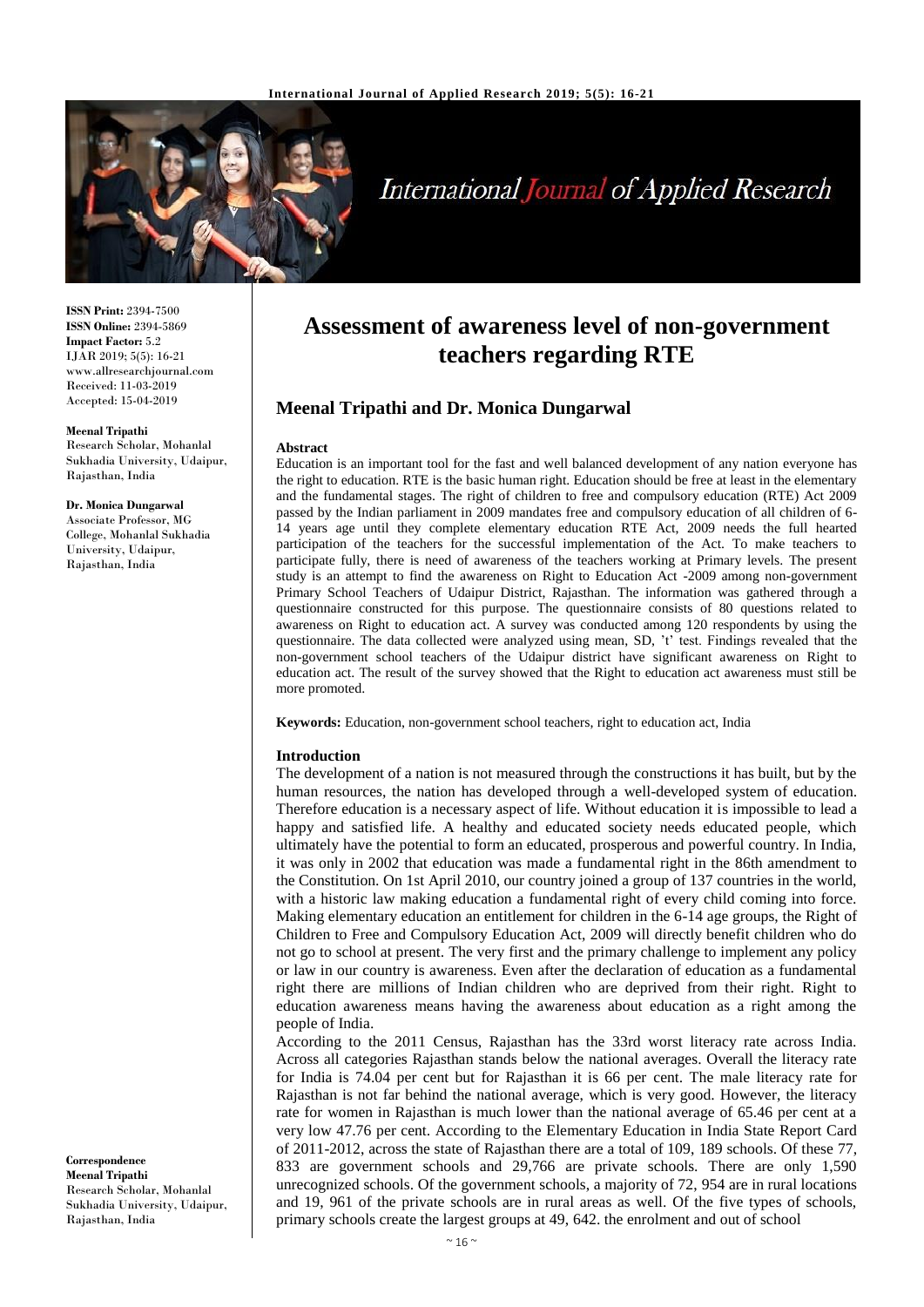children's status in 2011 in India, Rajasthan and study area Udaipur; 5 percent children in India were out of school, whereas  $67\%$  children in the country were in public schools and 26% attending private schools; whereas in Udaipur only 19% children were attending privates school and 6% children were not attending school.

This study is very important and significant as this provides an inside into the status of implementation of Right to Education Act. The issues and challenges raised in the study will help all stockholders to became aware of their rights, take an active role in the enforcement of this rights and implement this act more effectively and fruit fully to have a better quality educations for the students for whom this Act is meant.

### **Objectives of the Study**

To assess awareness level of non-government school teachers with reference to Right to Education

### **Research Methodology**

This study, which is designed to investigate, the status of implementation of the Right to Education Act. and its awareness among teachers. The study will be conducted in non-government schools of Udaipur city, state of Rajasthan. The data will be collected from school teachers of nongovernment schools situated in the municipal limits of Udaipur city. Schools will be selected purposively. Teachers, who are teaching 6-12 years old children will be selected for this study. 120 teachers will be selected from non-government schools.

#### **Background information of the respondents**

Equal proportion of both the genders was taken into the sample. Out of the total number of respondents 60 teachers (50%) were male and rest 60 teachers (50%) were female. teachers were asked to indicate their educational qualification are presented that maximum number of respondents have done post-graduation along with B.Ed.  $(70.42\%)$ . In rest of the respondents  $10.42\%$  teachers are STC holder while 8.33% respondents have done postgraduation. Remaining teaches have done UG with B.Ed. (7.08%), under graduation (2.50%) and PhD (1.25%). It has been observed that majority of teachers ( 27.92%) have working experience of 11 to 15 years followed by 6 to 10 years (24.58%) and 16 to 20 years (18.75%). respondents indicated the teaching experience of less than 5 years, and

12.92% teachers have working experience of more than 20 years. Respondents were asked to indicate the subjects which they teach in classes. As per the nature of subjects they were classified in four broad categories as specified. It can be seen from the results that 30.83% teachers are teaching general subjects, 19.58% teachers are teaching the subjects related to science stream, 27.08% teachers are teaching commerce subjects and 22.50% teachers are teaching the subjects of arts stream. Further the teachers indicated that in which classes they are teaching and according to results presented a sample maximum number of respondents (Percentage=39.17) are teaching to secondary classes followed by upper primary (Percentage=30) classes. Equal number of respondents (Percentage=15.42) are teaching to primary and senior secondary classes.

#### **Non-Government school teachers' awareness for right to education act**

This section of chapter discusses the awareness of Non-Government school teachers  $(N=120)$  with right to education act. The section is divided in following there sub sections.

#### **Non-Government teachers' awareness about the provisions related to students**

Table 1 is representing the Non-Government teachers awareness with the RTE provisions related to students. It can be observed that approximately all the respondents are aware with the provision that Under RTE, children of poor and weaker sections should be given free education (N=116, Percentage=96.7) while majority of respondents indicated correct awareness with the provisions related to distance of primary school from home (N=85, percentage=70.8), distance of secondary school from home (N=86, percentage=71.7) and the age group to whom free education is to be given (N=79, percentage=65.8). Approximately one third of the respondents know that there should be 200 working days for first to fifth class  $(N=33)$ , Percentage=27.5), there should be 220 working days for fifth to eight class (N=41, Percentage=34.2) and Up to 6 months a student is allowed to take admission in academic session after its commencement (N=49, Percentage=40.8). The overall mean score is 69.86 which project the average awareness of Non-Government teachers with the provisions of RTE act related to students.

**Table 1:** Non-Government Teachers' Awareness about the provisions related to Students

| S. No. | <b>Statement</b>                                                                | Answer     | N   | Percentage | <b>Score</b> |
|--------|---------------------------------------------------------------------------------|------------|-----|------------|--------------|
|        | How far should the primary school be located from the residence of a student    | 1 KM       | 85  | 70.8       | 85           |
|        |                                                                                 | 2 KM       | 27  | 22.5       |              |
|        |                                                                                 | 5 KM       | 8   | 6.7        |              |
|        |                                                                                 | 1 KM       | 28  | 23.3       |              |
| 2      | How far should the secondary school be located from the residence of a student  | 3 KM       | 86  | 71.7       | 86           |
|        |                                                                                 | 5 KM       | 6   | 5.0        |              |
| 3      | Under RTE, how many years of free education is given to students                | 1-14 Years | 12  | 10.0       | 79           |
|        |                                                                                 | 4-16 Years | 29  | 24.2       |              |
|        |                                                                                 | 6-14 Years | 79  | 65.8       |              |
|        | How many working days are must for first to fifth class                         | <b>200</b> | 33  | 27.5       |              |
| 4      |                                                                                 | 220        | 78  | 65.0       | 33           |
|        |                                                                                 | 300        | 9   | 7.5        |              |
| 5      |                                                                                 | 220        | 41  | 34.2       |              |
|        | How many working days are must for fifth to eight class                         | <b>200</b> | 4   | 3.3        | 41           |
|        |                                                                                 |            | 75  | 62.5       |              |
| 6      | Under RTE, children of poor and weaker sections should be given free education. | Yes        | 116 | 96.7       | 116          |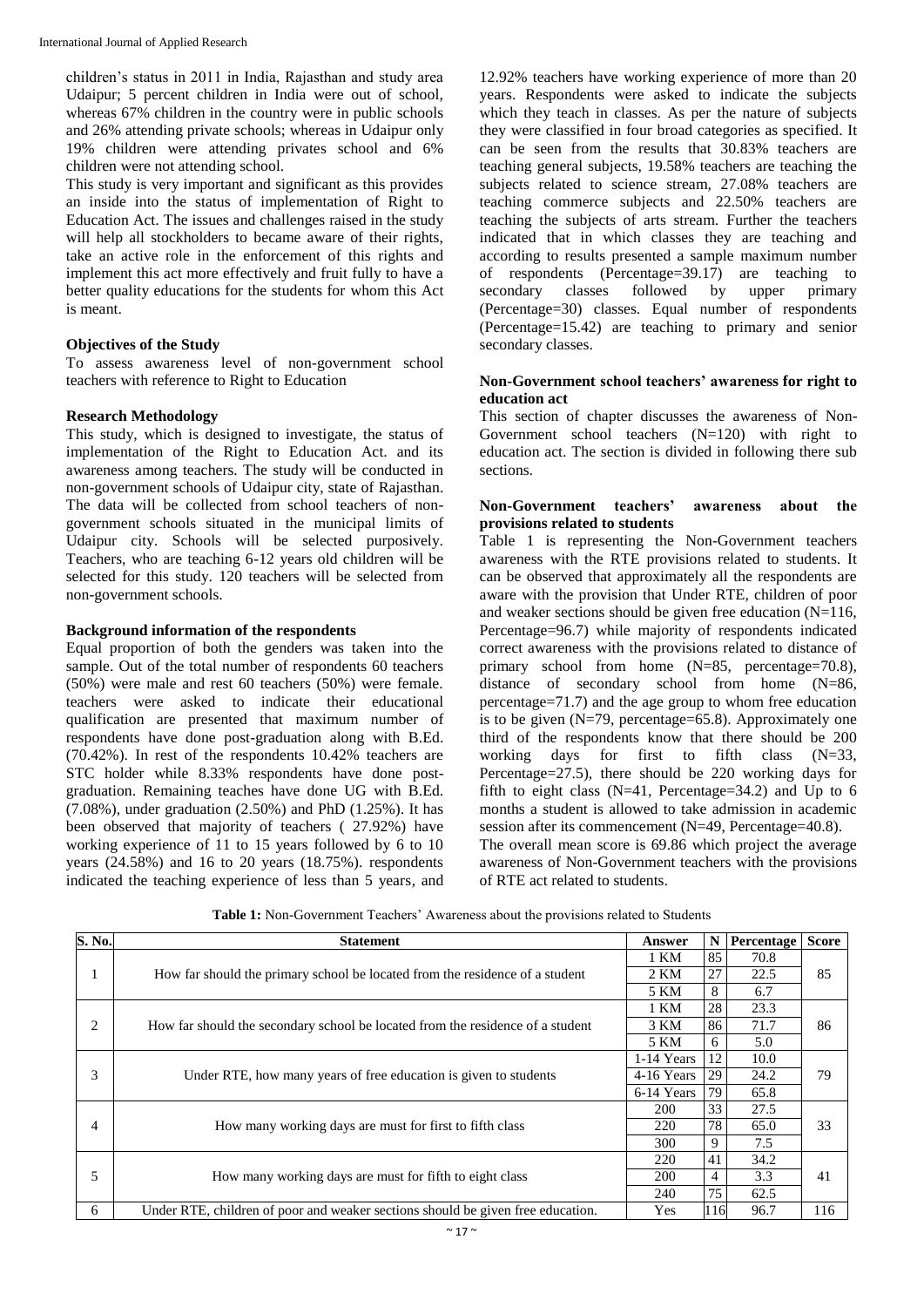|              |                                                                                      | No       | U  | 0.0  |       |
|--------------|--------------------------------------------------------------------------------------|----------|----|------|-------|
|              |                                                                                      | No Idea  | 4  | 3.3  |       |
|              |                                                                                      | 6 Months | 49 | 40.8 |       |
| $\mathbf{r}$ | Up to what date a student is allowed to take admission in academic session after its | 2 Months | 59 | 49.2 | 49    |
|              | commencement                                                                         | 4 Months | 12 | 10.0 |       |
| Mean Score   |                                                                                      |          |    |      | 69.86 |

# **Non-Government teachers' awareness about the provisions related to teachers**

Table 2 is summarizing the awareness scores of respondents for teachers' related provisions of RTE act. Results show that maximum number of Non-Government teachers are aware about the provisions that Teachers should not do partiality with students (Score=109), Minimum eligibility is fixed for the teachers teaching in schools (Score=109), teachers should not give private tuitions (Score=99) and There should be one full time principal for 100 students (Score=95). More than 50% of teachers indicated their awareness with 3 provisions i.e. on total 30 students there should be one teacher (N=69, Percentage=57.5), on total 60 students there should be two teacher (N=63, Percentage=52.5) and one Social studies teacher should be available to teach per class from sixth to eighth class (N=63, Percentage=52.5).

40% Non-Government teachers (N=48) are aware that there should be 4 teachers available to teach 90 to 120 students and students should not be used for labor work. 31.7 percent  $(N=38)$  teachers believe that RTE act is helpful in the betterment of society. It has been observed that awareness level for some of the provisions is very low which includes one Science & maths teachers should be available to teach per class from sixth to eighth class (Score=8), In an academic year there should be the minimum 1000 teaching hours for class first to eighth (Score=20) and In a week minimum teaching working hours for a teacher should be 45 (Score=18). None of the non-government teacher know that 35:1 should be the teacher student ratio for class sixth to eight (Score=0). The overall mean score (56.21) indicates the average awareness level of Non-Government respondents with the RTE act provisions related to teachers.

| S. No.         | <b>Statement</b>                                                                        | Answer                | N               | <b>Percentage Score</b> |                |
|----------------|-----------------------------------------------------------------------------------------|-----------------------|-----------------|-------------------------|----------------|
| 1              |                                                                                         | 40                    | 48              | 40.0                    |                |
|                | On how many total students there should be one teacher                                  | 30                    | 69              | 57.5                    | 69             |
|                |                                                                                         | 50                    | 3               | 2.5                     |                |
|                |                                                                                         | 60                    | 63              | 52.5                    | 63             |
| 2              | On how many total students there should be two teachers                                 | 30                    | $\mathfrak{2}$  | $\overline{1.7}$        |                |
|                |                                                                                         | 50                    | 55              | 45.8                    |                |
|                |                                                                                         | Two                   | 16              | 13.3                    |                |
| 3              | How many teachers should be available to teach 90 to 120 students                       | Four                  | 48              | 40.0                    | 48             |
|                |                                                                                         | Six                   | 56              | 46.7                    |                |
|                |                                                                                         | One                   | $\,$ 8 $\,$     | 6.7                     |                |
| $\overline{4}$ | How many Science & maths teachers should be available to teach per class from sixth to  | Two                   | 86              | 71.7                    | 8              |
|                | eighth class                                                                            | Three                 | 26              | $\overline{21.7}$       |                |
|                |                                                                                         | One                   | 63              | 52.5                    |                |
| 5              | How many Social studies teachers should be available to teach per class from sixth to   | Two                   | 30              | 25.0                    | 63             |
|                | eighth class                                                                            | Three                 | 27              | 22.5                    |                |
|                |                                                                                         | 35:1                  | $\mathbf{0}$    | 0.0                     | $\overline{0}$ |
| 6              | What should be the teacher student ratio for class sixth to eight                       | 40:1                  | 47              | 39.2                    |                |
|                |                                                                                         | 30:1                  | 73              | 60.8                    |                |
|                |                                                                                         | Yes                   | $\overline{95}$ | 79.2                    | 95             |
| 7              | There should be one full time principal for 100 students                                | N <sub>o</sub>        | 12              | 10.0                    |                |
|                |                                                                                         | No idea               | 13              | 10.8                    |                |
|                |                                                                                         | 1000 Hrs              | 20              | 16.7                    | 20             |
| 8              | In an academic year what should be the minimum teaching hours for class first to eighth | 1200 Hrs              | 98              | 81.7                    |                |
|                |                                                                                         | 1500 Hrs              | $\overline{c}$  | 1.7                     |                |
|                |                                                                                         | 45 Hrs                | $\overline{18}$ | 15.0                    | 18             |
| 9              | In a week what should be the minimum teaching working hours for a teacher               | 30 Hrs                | 36              | 30.0                    |                |
|                |                                                                                         | 35 Hrs                | 66              | 55.0                    |                |
|                |                                                                                         | $\overline{4}$<br>Yes | 3.3             |                         |                |
| 10             | Do teachers should give private tuitions                                                | N <sub>o</sub>        | 99              | 82.5                    | 99             |
|                |                                                                                         | No idea               | 17              | 14.2                    |                |
|                |                                                                                         | Yes                   | 38              | 31.7                    |                |
| 11             | RTE act is helpful in the betterment of society                                         | $\overline{No}$       | $\overline{37}$ | 30.8                    | 38             |
|                |                                                                                         | No idea               | $\overline{45}$ | 37.5                    |                |
| 12             | Teachers should do partiality with students                                             | Yes                   | 9               | 7.5                     |                |
|                |                                                                                         | N <sub>o</sub>        | 109             | 90.8                    | 109            |
|                |                                                                                         | No idea               | 2               | 1.7                     |                |
|                |                                                                                         | Yes                   | 109             | 90.8                    |                |
| 13             | Minimum eligibility is fixed for the teachers teaching in schools                       | No                    | 6               | 5.0                     | 109            |
|                |                                                                                         | No idea               | 5               | 4.2                     |                |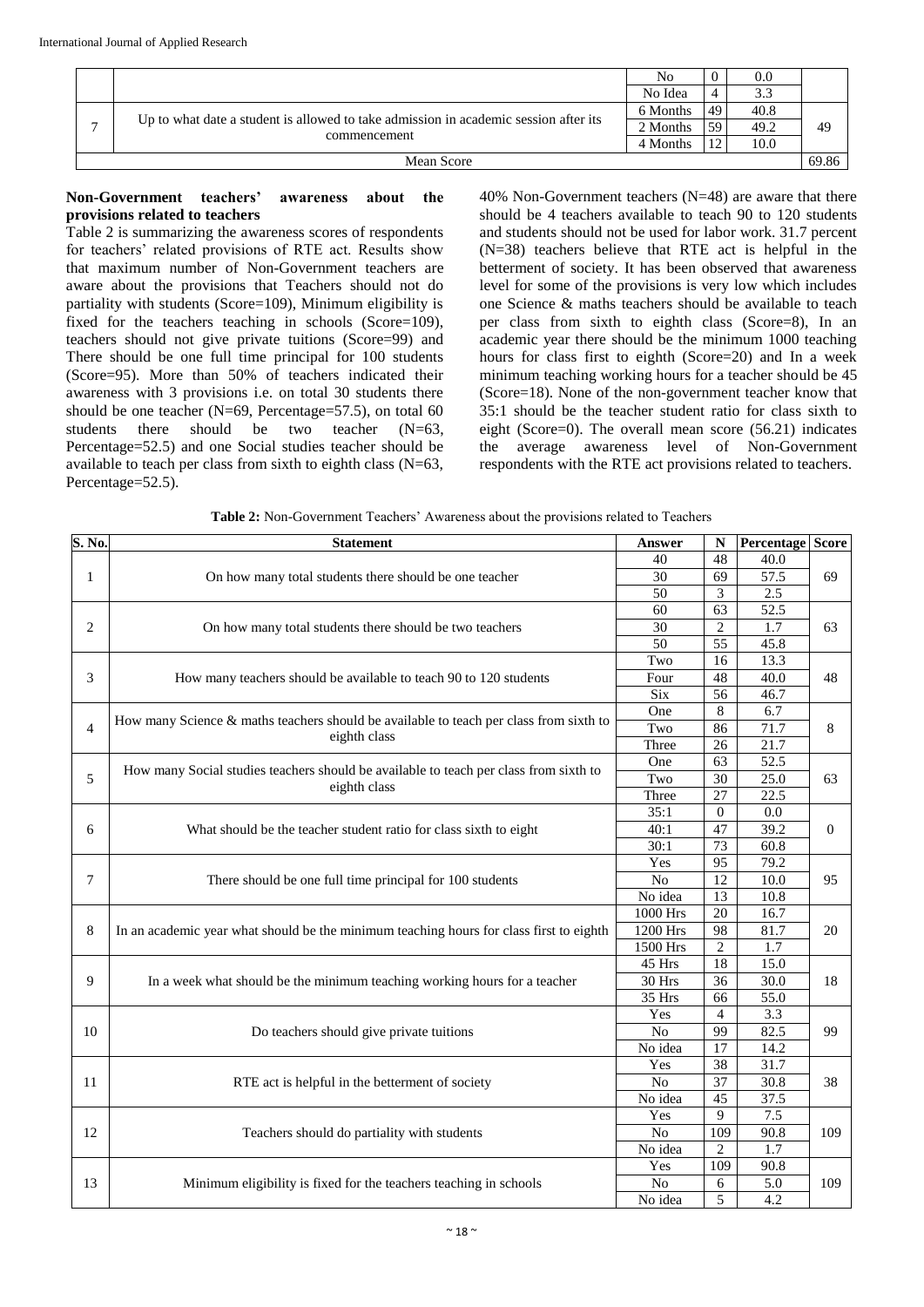|            | In school students can be used for labor work<br>14 | Yes         | . . | ے .  |       |
|------------|-----------------------------------------------------|-------------|-----|------|-------|
|            |                                                     | No          | 48  | 40.0 | -48   |
|            |                                                     | Little Much | 62  | ،    |       |
| Mean Score |                                                     |             |     |      | 56.21 |

## **Non-Government teachers' awareness about the provisions related to school**

In a same line Non-Government teachers' awareness was evaluated for the provisions of RTE act related to school, the results received are presented in table 4.3.3. All the respondents  $(N=120,$  Percentage=100) are aware that It is not fine to torture students mentally & physically, library and play ground both should be available in schools, in a school there should be separate kitchen to cook mid-day meal and Transfer Certificate should be made available to student to take admission in another school. Approximately all the Non-Government teachers know that State advisory council should have all the information related to school (Score=118), clean drinking water & electricity should be available in school (Score=118), Parents teachers meeting should be organized on regular interval (Score=118), there should be sufficient number of books & magazines in the school library(Score=118), accreditation certificate required to establish a school (Score=115), Birth certificate of student is necessary to take admission in school (Score=113) and Teaching medium should be in mother tongue (Score=118).

Significant amount of awareness has been observed for the provisions including for all schools it is mandatory to follow RTE (N=109, Percentage=90.8), In a school there should be store room or head kitchen room along with the office  $(N=104,$  Percentage=86.7), It is not fine to bound handicapped student to pay fees  $(N=104,$  Percentage=84.2), State Advisory Committee gives the suggestions & instructions to school related to RTE (N=91, Percentage=75.8), and Separate training should be given to teachers for drop out students  $(N=85,$  Percentage=70.8).

50.8% respondents  $(N=61)$  know that unrecognized classes cannot be conducted within or outside the school and Under RTE, 25% seats are reserved for poor students in school. 48.3% respondents (N=58) are aware that 50% females should be there in school management committee and 35% respondents ( $N=42$ ) are aware that for 1-5<sup>th</sup> classes there is a provision of Mid Day Meal. Very few respondents (N=23, Percentage=19.2) indicated there awareness with the provision that only after Completion of Session approval of school can be terminated in case of non-compliance of rules by school

In a summary it can be seen that Non-Government teachers carry good awareness with the school related provisions of RTE act, the mean score (96.81) also conclude the same results.

| S. No. | <b>Statement</b>                                                      | <b>Answer</b>                    | N               | Percentage       | <b>Score</b> |  |
|--------|-----------------------------------------------------------------------|----------------------------------|-----------------|------------------|--------------|--|
|        |                                                                       | <b>Accreditation Certificate</b> | 115             | 95.8             |              |  |
| 1      | What is required to establish a school                                | <b>Appreciation Certificate</b>  | 3               | 2.5              | 115          |  |
|        |                                                                       | Nothing                          | $\overline{2}$  | 1.7              |              |  |
|        |                                                                       | 25 Percent                       | 61              | 50.8             |              |  |
| 2      | Under RTE, how many seats are reserved for poor students in school    | 20 Percent                       | 59              | 49.2             | 61           |  |
|        |                                                                       | 35 Percent                       | $\mathbf{0}$    | 0.0              |              |  |
|        |                                                                       | Yes                              | 118             | 98.3             |              |  |
| 4      | Teaching medium should be in mother tongue                            | No                               | $\overline{c}$  | 1.7              | 118          |  |
|        |                                                                       | No Idea                          | $\overline{0}$  | 0.0              |              |  |
|        |                                                                       | Yes                              | 113             | 94.2             |              |  |
| 5      | Birth certificate of student is necessary to take admission in school | N <sub>0</sub>                   | $\overline{7}$  | 5.8              | 113          |  |
|        |                                                                       | No Idea                          | $\Omega$        | 0.0              |              |  |
|        |                                                                       | 60 Percent                       | 21              | 17.5             | 58           |  |
| 6      | How many females should be there in school management committee       | 50 Percent                       | $\overline{58}$ | 48.3             |              |  |
|        |                                                                       | 40 Percent                       | 41              | 34.2             |              |  |
|        |                                                                       | Yes                              | 85              | 70.8             | 85           |  |
| 7      | Separate training should be given to teachers for drop out students   | N <sub>o</sub>                   | 29              | 24.2             |              |  |
|        |                                                                       | No Idea                          | 6               | $\overline{5.0}$ |              |  |
|        |                                                                       | <b>State Advisory Committee</b>  | 91              | 75.8             |              |  |
| 8      | Who gives the suggestions $\&$ instructions to school related to RTE  | <b>District Council</b>          | 13              | 10.8             | 91           |  |
|        |                                                                       | Court                            | 16              | 13.3             |              |  |
|        |                                                                       | Private Schools                  | 9               | $\overline{7.5}$ |              |  |
| 9      | For what type of schools it is mandatory to follow RTE                | Government Schools               | $\overline{c}$  | 1.7              | 109          |  |
|        |                                                                       | Both                             | 109             | 90.8             |              |  |
|        |                                                                       | $1 - 5$ Class                    | 42              | 35.0             |              |  |
| 10     | For which classes there is a provision of Mid Day Meal                | $1 - 8$ Class                    | 72              | 60.0             | 42           |  |
|        |                                                                       | 1 - 10 Class                     | 6               | 5.0              |              |  |
|        |                                                                       | Yes                              | $\overline{0}$  | 0.0              |              |  |
| 11     | It is fine to torture students mentally & physically                  | N <sub>o</sub>                   | 120             | 100.0            | 120          |  |
|        |                                                                       | No Idea                          | 2               | 1.7              |              |  |
|        |                                                                       | Yes                              | $\Omega$        | 0.0              |              |  |
| 12     | It is fine to bound handicapped student to pay fees                   | $\rm No$                         | 101             | 84.2             | 101          |  |
|        |                                                                       | No Idea                          | 19              | 15.8             |              |  |

**Table 3:** Non-Government Teachers' Awareness about the provisions related to School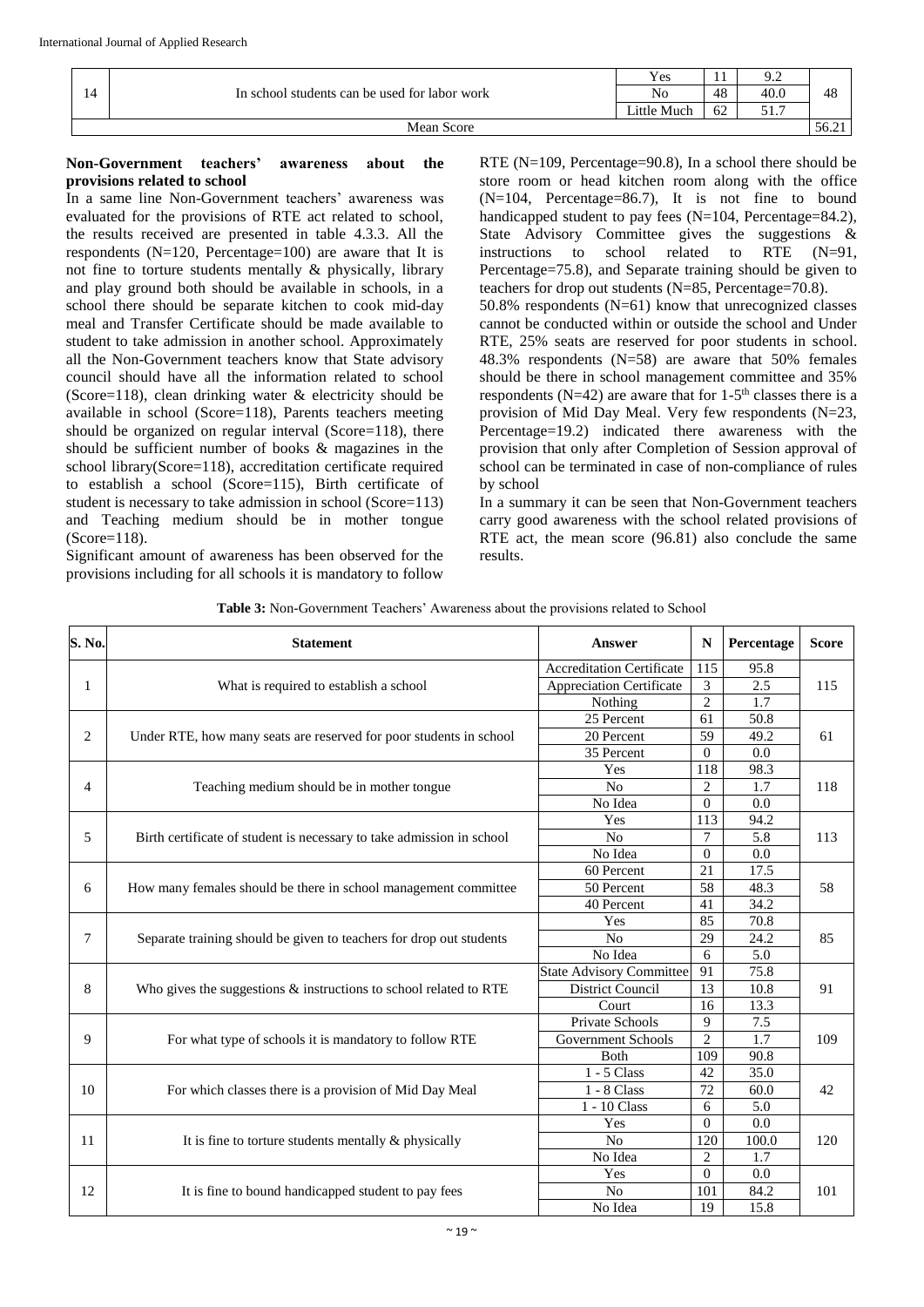| 13                  | What should be necessarily available in school                                                  | Library                        | $\Omega$       | 0.0   |     |
|---------------------|-------------------------------------------------------------------------------------------------|--------------------------------|----------------|-------|-----|
|                     |                                                                                                 | Play Ground                    | $\Omega$       | 0.0   | 120 |
|                     |                                                                                                 | Both                           | 120            | 100.0 |     |
|                     | It should be in school                                                                          | Clean Drinking Water           | $\overline{2}$ | 1.7   |     |
| 14                  |                                                                                                 | <b>Electricity Arrangement</b> | $\Omega$       | 0.0   | 118 |
|                     |                                                                                                 | <b>B</b> oth                   | 118            | 98.3  |     |
|                     |                                                                                                 | Yes                            | 104            | 86.7  |     |
| 15                  | In a school there should be store room or head kitchen room along with the<br>office            | No                             | 11             | 9.2   | 104 |
|                     |                                                                                                 | No Idea                        | 5              | 4.2   |     |
|                     |                                                                                                 | Yes                            | 120            | 100.0 |     |
| 16                  | In a school there should be separate kitchen to cook mid day meal                               | N <sub>0</sub>                 | $\theta$       | 0.0   | 120 |
|                     |                                                                                                 | No Idea                        | $\Omega$       | 0.0   |     |
|                     |                                                                                                 | Yes                            | 120            | 100.0 |     |
| 17                  | Transfer Certificate should be made available to student to take admission in<br>another school | N <sub>o</sub>                 | $\theta$       | 0.0   | 120 |
|                     |                                                                                                 | No Idea                        | $\Omega$       | 0.0   |     |
|                     | Parents teachers meeting should be organized on regular interval                                | Yes                            | 118            | 98.3  | 118 |
| 18                  |                                                                                                 | N <sub>0</sub>                 | $\Omega$       | 0.0   |     |
|                     |                                                                                                 | No Idea                        | $\overline{2}$ | 1.7   |     |
|                     | There should be sufficient number of books $\&$ magazines in the school<br>library              | Yes                            | 118            | 98.3  |     |
| 19                  |                                                                                                 | N <sub>o</sub>                 | $\Omega$       | 0.0   | 118 |
|                     |                                                                                                 | No Idea                        | $\overline{2}$ | 1.7   |     |
|                     |                                                                                                 | Yes                            | 118            | 98.3  |     |
| 20                  | State advisory council should have all the information related to school                        | N <sub>0</sub>                 | $\Omega$       | 0.0   | 118 |
|                     |                                                                                                 | No Idea                        | $\overline{2}$ | 1.7   |     |
|                     |                                                                                                 | Yes                            | 8              | 6.7   |     |
| 21                  | Unrecognized classes can be conducted within or outside the school                              | N <sub>o</sub>                 | 61             | 50.8  | 61  |
|                     |                                                                                                 | No Idea                        | 51             | 42.5  |     |
| 22                  | When the approval of school can be terminated in case of non-compliance of<br>rules by school   | After Completion of            | 78             | 65.0  |     |
|                     |                                                                                                 | Session                        |                |       | 23  |
|                     |                                                                                                 | Immediately                    | 23             | 19.2  |     |
|                     |                                                                                                 | Cannot be done                 | 19             | 15.8  |     |
| 96.81<br>Mean Score |                                                                                                 |                                |                |       |     |

#### **Summary of awareness scores of non-government school teachers**

Table 4. is presenting the overall awareness of nongovernment teachers have good information of school related provision of RTE act but they carry average awareness for students' and teachers' related provision.

However it can be observed that in all the cases the awareness scores of government teachers is high than the non-government teachers so it can be concluded that the government teachers are more aware than non-government teachers about RTE act.

**Table 4:** Summary of awareness scores of non-government school teachers

| <b>Provisions of RTE Act</b> | <b>Non-Government Teachers</b> |                        |  |  |
|------------------------------|--------------------------------|------------------------|--|--|
|                              | <b>Mean Score</b>              | <b>Awareness Level</b> |  |  |
| Students' related            | 69.86                          | Average                |  |  |
| Teachers' Related            | 56.21                          | Average                |  |  |
| <b>School Related</b>        | 96.81                          | Good                   |  |  |



**Chart 1:** Summary of awareness scores of government & non-government school teachers